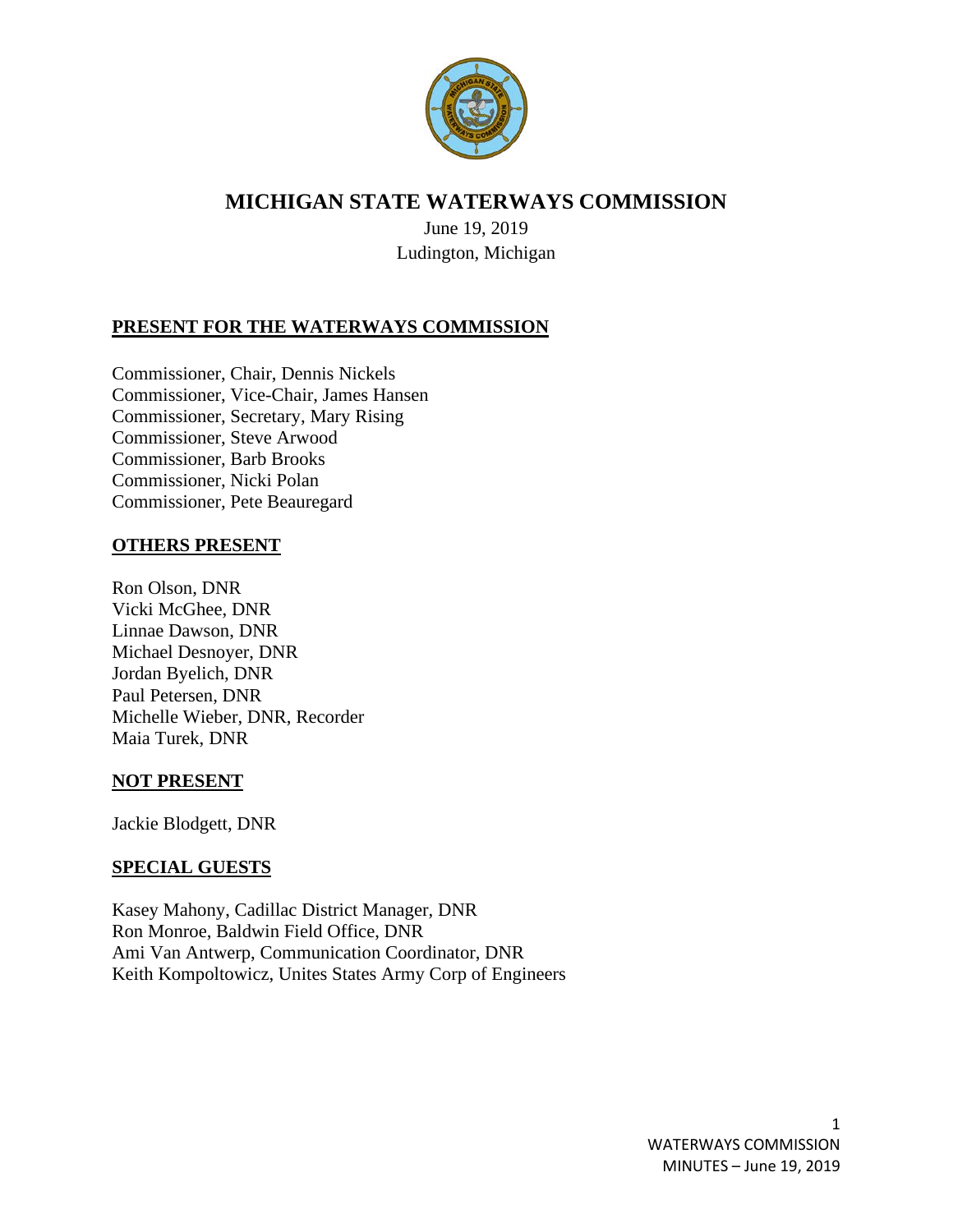

#### **MINUTES MICHIGAN STATE WATERWAYS COMMISSION**

### **OPENING COMMENTS**

Chair Dennis Nickels, called the meeting to order at 9:51 a.m., June 19, 2019. Those present recited the Pledge of Allegiance.

# **PUBLIC APPEARANCE**

**Appearances:** Joan Bailey, Friends of the Lower Grand River Organization, resident of Grand Haven, stood before the Commission to express her opposition to the proposed Grand River dredging project. Ms. Bailey distributed a frequently asked questions handout to the Commissioners and DNR staff, highlighting topics such as environmental impacts, cost, public and private launches/docks impacts, and the rights of public and private property owners.

Brian Reagan, resident of Whitehall, Hartshorne Marina annual slip holder, let the Commissioners know he welcomes the new management to Hartshorne, but is opposed to the development of condominiums, a club house, and a pool. Mr. Raegan stated there have not been any improvements in the past six years, and a list of maintenance issues that range from bathroom faucets to unstable docks to overflowing trash, and a list of excuses as to why the Wi-Fi hasn't worked for the past six years.

Daniel Deitz, resident of Muskegon, Hartshorne Marina slip hold for 20 years, informed the Commissioners that he opposes the Hartshorne Village condo development. Mr. Dietz also stated the maintenance issues give a bad first impression to those new to the area, or vacationing.

Gary Sams, resident of Grand Rapids, Hartshorne Boat Owner's Association. Mr. Sams stated to the Commissioners that this association is a newly formed group due to Hartshorne's lack of communication and poorly managed facilities, and difficulties speaking to the city of Muskegon. It is rumored that condo owners will have first right of refusal for seasonal boat slips.

#### **ACTION ITEMS**

#### **APPROVAL OF MINUTES**

**MOTION:** Chair Dennis Nickels asked for a motion for approval of the minutes from the April 30, 2019 Michigan State Waterways Commission meeting. The motion was put into place by Commissioner Steve Arwood and was seconded by Commissioner Pete Beauregard. Motion carried unanimously, 7-0.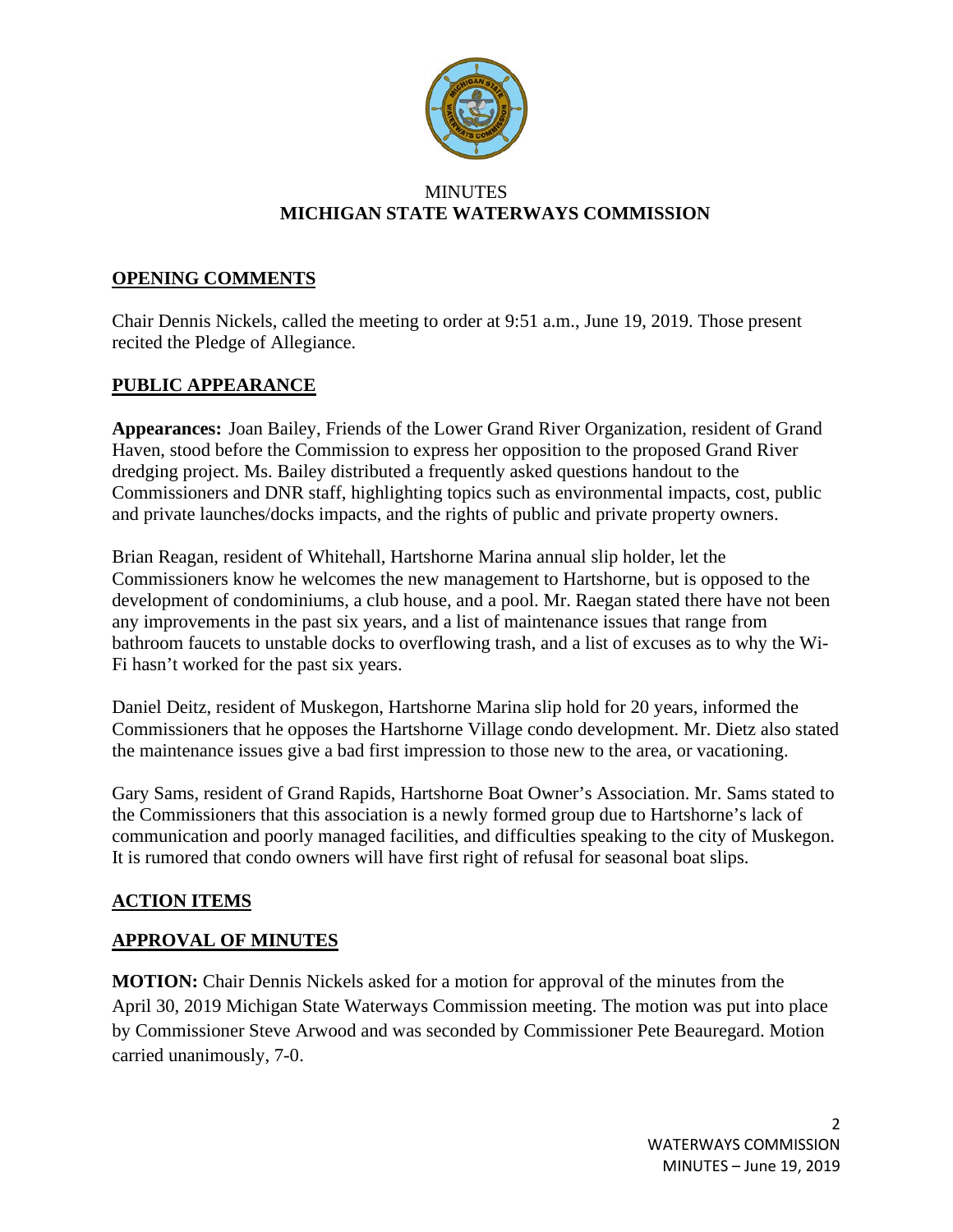

### **GENERAL UPDATES**

**Ron Olson** informed the Commission that there is a plan moving along for the agreement for Harbor View Marina of Ludington, to enter a lease with the Department of Natural Resources (DNR). It is anticipated this agreement will be set before the end of this year.

# **FINANCIAL UPDATES**

**Michael Desnoyer** provided a financial summary of updates based on the information provided in the meeting packet, which was provided to all Commissioners for their information. The update included discussion on expenditures and revenue.

# **OPERATIONS UPDATES**

**Linnae Dawson** provided multiple updates. The Operations Subcommittee discussed and was in favor of multiple variance requests from Northport, Port Sanilac, and Muskegon. Update from last season, the Committee approved a commercial use variance for Munising Bayshore Marina to allow operations of a pirate cruise during the summer months. Since this allowance, the cruise has been extremely successful. Harbor slip reservations are down, based on this time last year, citing unusually cool and rainy weather. Detroit's Grayhaven Marina has signed a 3-year lease with a new concessionaire. Since this agreement, things are improving, and seasonal boat slips are at capacity. Parks and Recreation Policy 9.1, Harbor Slip Management, has been updated. **Lori Ruff** updated the Commission on The Portage, located at Presque Isle State Harbor. The facility is undergoing development, maintenance, repair, and remodeling. The anticipated reopening is 2020. The new party store across the street from the harbor sells pizza and ice cream for boater's convenience. Details are being worked out to shuttle customers to and from the Sand Bay Trading Company, and Woody's, on nearby Grand Lake this season.

# **GUEST SPEAKER**

**Kasey Mahony**, Cadillac District Manager, and **Ron Monroe**, Baldwin Field Office, presented to the Commission, a Major Maintenance and Construction Crew update. With the excavator, skid steer, stumper, chipper, high lift, tractor, mowers, graders and laser guidance system, the crew keeps quite busy with projects such as: Boating Access Site (BAS) installs, land clearing, stump removal, demolition, dock construction, skid pier replacement, and vault toilet construction. This crew also assisted with efforts after the Upper Peninsula's Houghton County suffered catastrophic damage last year.